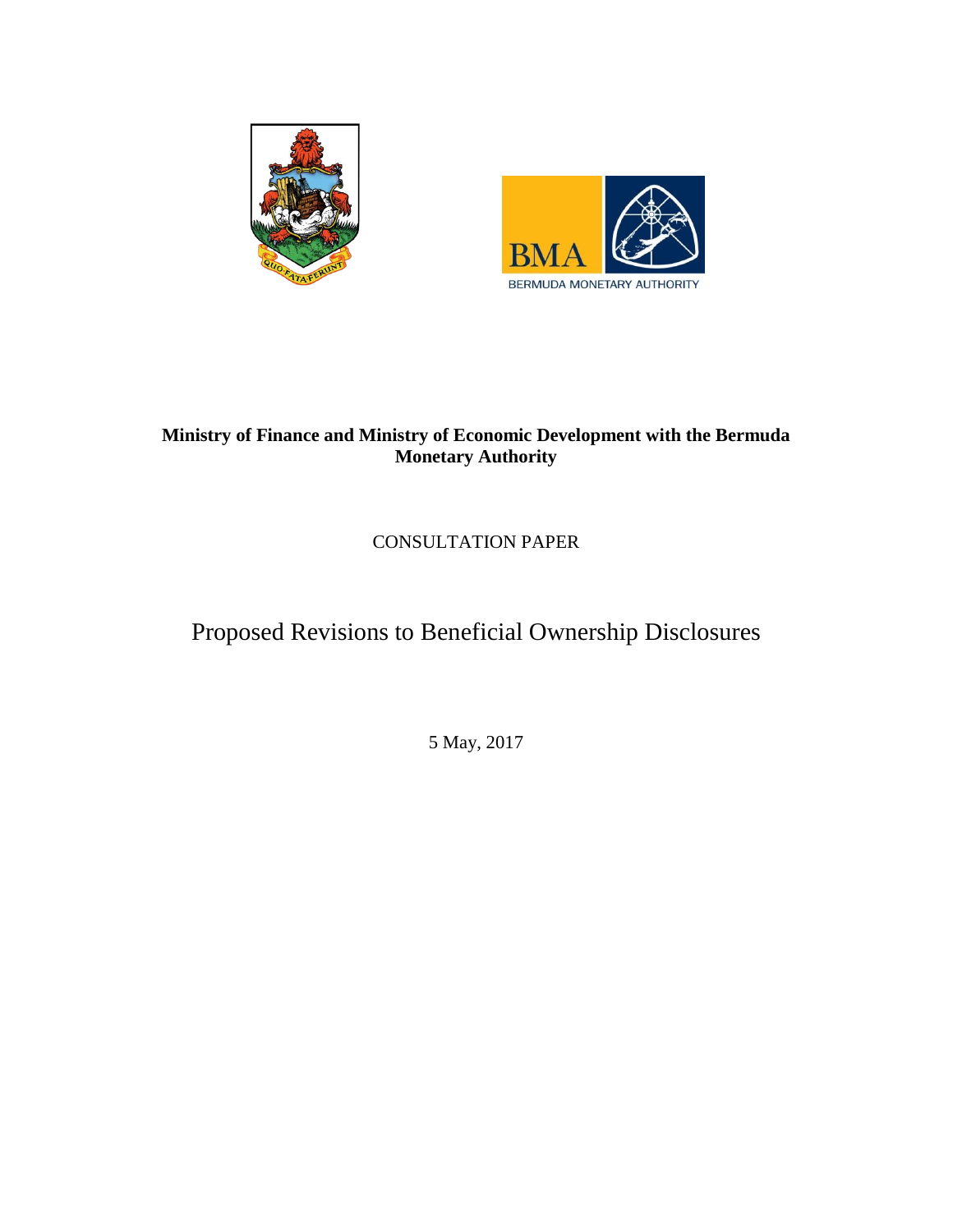## **TABLE OF CONTENTS**

| L.  | <b>INTRODUCTION</b>                                                                       |                  |
|-----|-------------------------------------------------------------------------------------------|------------------|
|     | II. CURRENT BENEFICIAL OWNERSHIP DISCLOSURE REQUIREMENTS                                  | $\boldsymbol{4}$ |
|     | III. INTERNATIONAL STANDARDS - RE: BENEFICIAL OWNERSHIP<br><b>DISCLOSURE REQUIREMENTS</b> |                  |
| IV. | PROPOSED ENHANCEMENTS TO BENEFICIAL OWNERSHIP<br><b>DISCLOSURE REQUIREMENTS</b>           |                  |

*The financial services industry and other interested parties are invited to submit their views on the proposals set out in this Paper. Comments should be sent to the Bermuda Monetary Authority and addressed to policy@bma.bm or to the Ministry of Economic Development to [mbinns@gov.bm](mailto:mbinns@gov.bm) no later than 22 May, 2017.*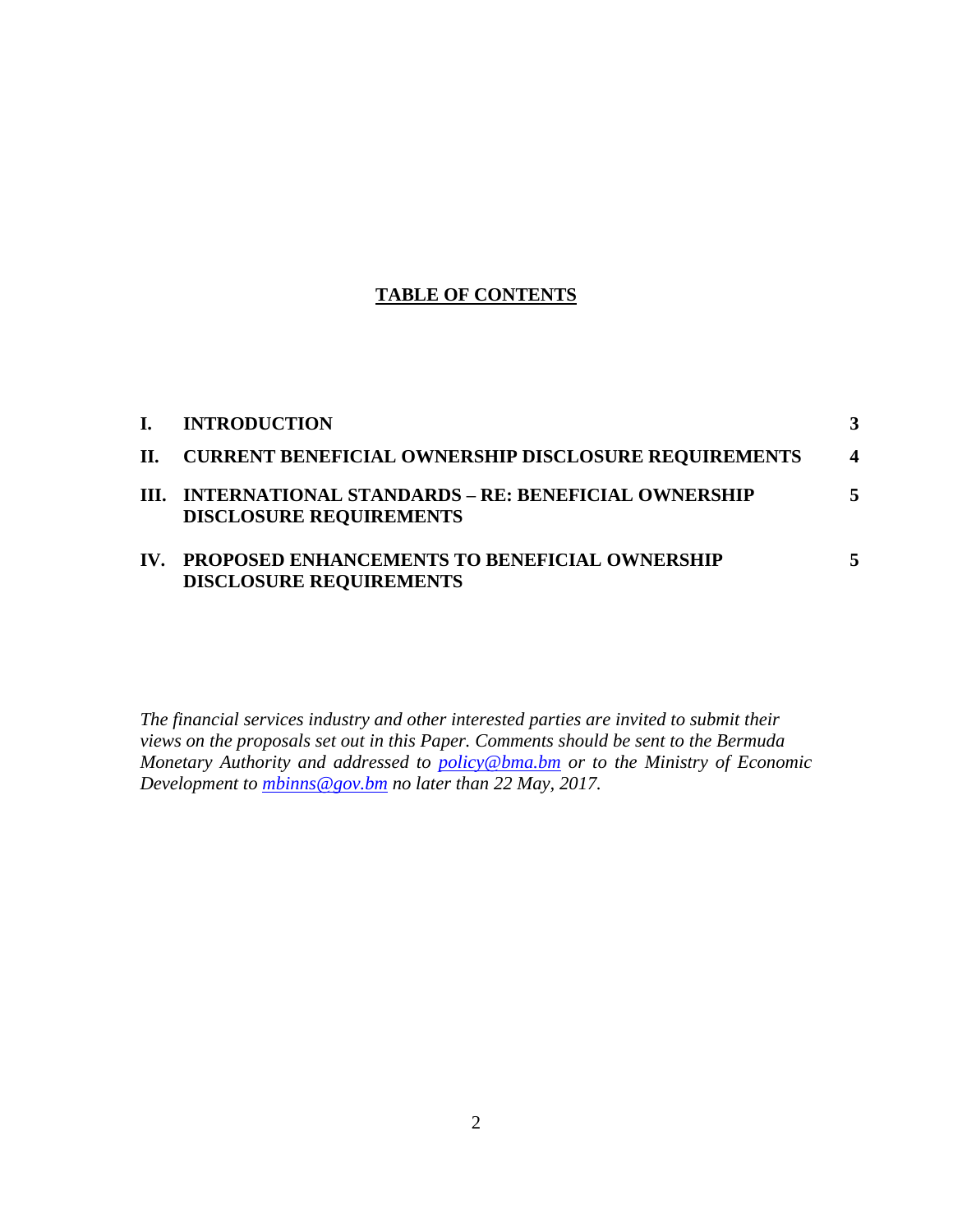#### **I. INTRODUCTION**

- 1. Bermuda has undertaken identification of beneficial ownership of corporate and legal entities for over 70 years. Although the collection of this information was driven by other statutory purposes, including for exchange control purposes and identification of owners of local companies, the outcome has been that Bermuda has developed and maintained a registry of information about beneficial ownership pertaining to legal entities formed in Bermuda.
- 2. With this experience, Bermuda has evolved transparency policies related to legal persons and arrangements, and has become a leader in this area, which has been a key factor in developing and maintaining our reputation as a premier international financial centre.
- 3. As part of our work to ensure that Bermuda continues to be a well- regarded and desired domicile for quality business, Bermuda has made a commitment to, among other things, implement international standards to combat money laundering and terrorist financing, and to enhance transparency. The key requirements in these areas include those adopted by the Financial Action Task Force ("FATF") and the OECD Global Forum on Tax Transparency which incorporates key FATF requirements on beneficial ownership matters into its methodology.
- 4. Notwithstanding the significant work that Bermuda has already done in this area, we have identified gaps in the Bermuda regime which must be addressed to achieve the level of compliance required to protect our economic and business interests.
- 5. Furthermore, on 9 April, 2016, the Bermuda Government and the United Kingdom (UK) Government signed the UK Exchange of Notes Agreement (the "UK Exchange Agreement"), in respect of the sharing of beneficial ownership information via a central registry, which has defined key requirements in relation to the information required in terms of the FATF standards. The effective date for implementing the terms of this agreement is 30 June, 2017. It is the shared goal of the Ministry of Economic Development ("MoED"), the Ministry of Finance ("MoF") and the Bermuda Monetary Authority (the "Authority"), to ensure that the registry requirements, as set out in the UK Exchange Agreement, are fulfilled. Hence the need to progress the proposals in a time sensitive manner.
- 6. This consultation paper therefore outlines proposals to address the identified gaps and further enhance Bermuda's established beneficial ownership disclosure regime. Together, the MoED and MoF with the Authority are proposing legislative amendments which will: (i) enhance the present regime to ensure that comprehensive beneficial ownership information is retained on all legal entities formed in Bermuda; (ii) impose a duty on all entities to maintain a register of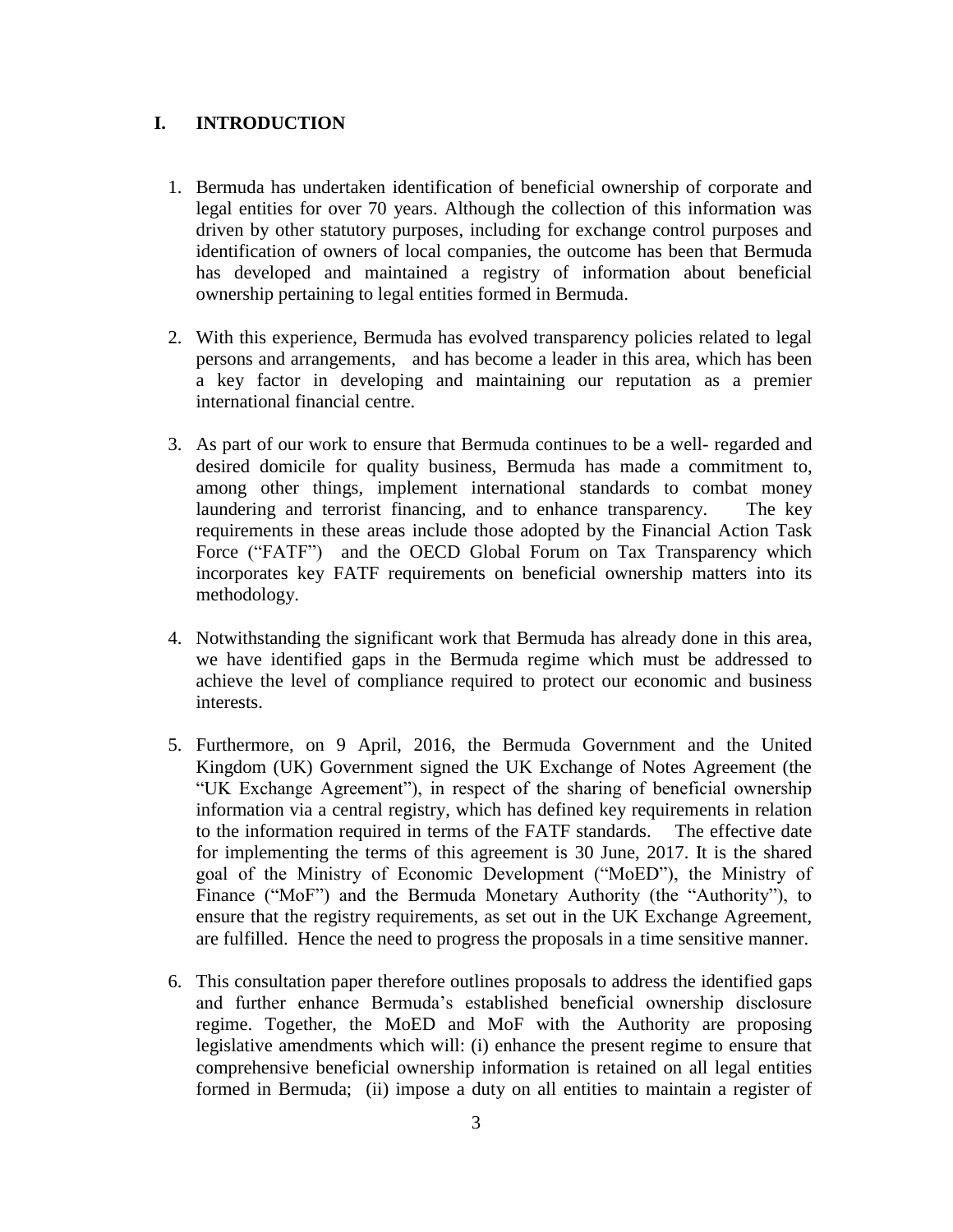beneficial owners at the registered office, or other place, in Bermuda; (iii) introduce a registry for filing comprehensive information on local owners; (iv) expand the scope of beneficial owners to include controllers for the purposes of the register; and (v) ensure that information that is not otherwise required to be filed is readily available in Bermuda. The end result will be to further assist competent authorities who may request information from Bermudian authorities.

7. As well, this paper will propose that additional information gathering powers, and administrative sanctions and criminal penalties be adopted. These measures are necessary so as to deter non-compliance with obligations and to enable authorities to effectively manage an ownership registry.

### **II. CURRENT BENEFICIAL OWNERSHIP DISCLOSURE REQUIREMENTS**

- 1. At the time of incorporation, in agreement with the MoF, the Authority vets all persons wishing to hold shares, interests or voting rights in a Bermuda legal entity.
- 2. As Exchange Controller, the Authority gives permission to legal entities to issue or transfer equity shares with voting rights or rights to appoint a director to nonresident persons. Where ownership results in an aggregate of 10% or more, the Authority vets the owners including the ultimate beneficial owners.
- 3. Not all issuances or transfers require express permissions as set out in the notice published by the Authority on June 1,  $2005^1$ . For any issue or transfer of voting shares that is less than 10% or of non-voting shares, the Authority has given general permission for free transferability of such shares or interests. As well, any company listed on a recognised stock exchange and investment funds are given permission for free transferability of shares. Going forward, general permission will also be given in respect of those companies that engage corporate service providers ("CSP") which are licensed with an unlimited licence, with the condition that those CSPs file such information with the Authority forthwith.
- 4. Similar arrangements have been made for the registration of partners who have an interest in partnerships formed under the Exempted Partnerships Act 1992 ("EPA"), general partners of partnerships under the Limited Partnership Act 1883 ("LPA"), or become members of those entities formed under the recently adopted Limited Liability Company Act 2016 ("LLC Act").

 $\overline{a}$ 

<sup>&</sup>lt;sup>1</sup> Summary of Notice to the Public June 2005 [http://www.bma.bm/company](http://www.bma.bm/company-matters/SitePages/Issue,%20Transfer,%20Redemption%20and%20Purchase%20of%20Securities.aspx)[matters/SitePages/Issue,%20Transfer,%20Redemption%20and%20Purchase%20of%20Securities.aspx](http://www.bma.bm/company-matters/SitePages/Issue,%20Transfer,%20Redemption%20and%20Purchase%20of%20Securities.aspx)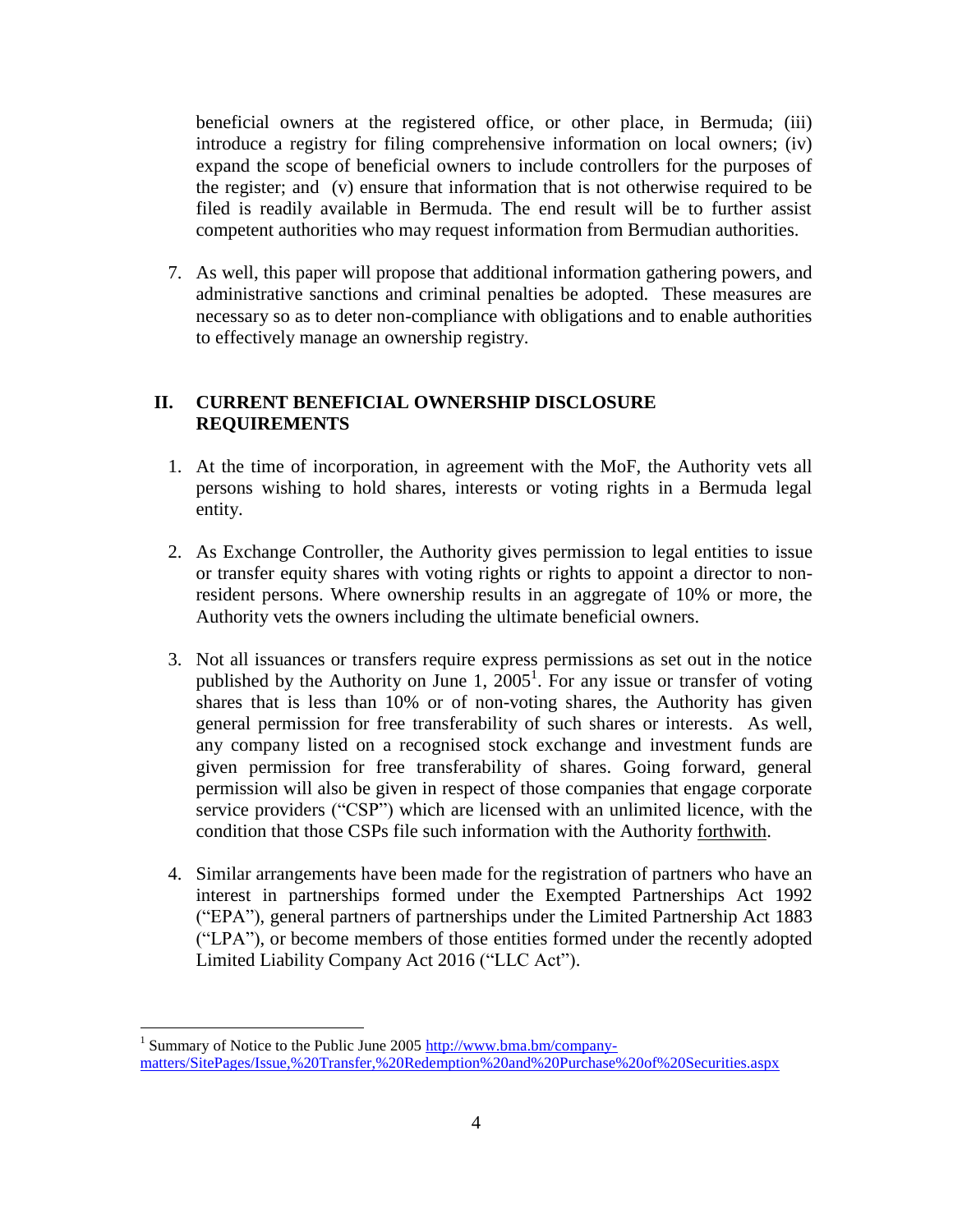5. For local companies, beneficial ownership information is provided at the time of incorporation. Thereafter, local companies are required to make annual filings of shareholdings to verify that those companies continue to meet the 60/40 requirement (i.e. 60% beneficial ownership resident/Bermudian and 40% beneficial ownership non-resident/foreign) imposed under the Companies Act 1981("CA 1981") or LLC Act.

### **III. INTERNATIONAL STANDARDS – RE: BENEFICIAL OWNERSHIP DISCLOSURE REQUIREMENTS**

- 1. As noted previously, Bermuda is fully committed to implementing international standards as set out by the OECD Global Forum, the revised FATF Recommendations and incorporated into the UK Exchange Agreement, in order to improve transparency of beneficial ownership and control of legal persons and legal arrangements.
- 2. The goal of these international standards regarding beneficial ownership is to establish legal and regulatory regimes that deter and prevent the misuse of legal persons and legal arrangements.
- 3. Specifically, FATF Recommendation 24 is concerned with transparency of the ownership and control of legal persons (companies, limited liability companies ("LLC"), and other types of legal persons and legal arrangements such as partnerships).
- 4. Recommendation 24 states:

"Countries should take measures to prevent the misuse of legal persons for money laundering or terrorist financing. Countries should ensure that there is adequate, accurate and timely information on the beneficial ownership and control of legal persons that can be obtained or accessed in a timely fashion by competent authorities."

- 5. Meeting this requirement is therefore a three-limb test that is, the information collected must be (1) adequate, (2) accurate and (3) timely.
- *6.* A central register based on information obtained under various Acts for example, the Exchange Control Act 1972 ("ECA"), CA 1981, LLC Act and partnership legislation - which is maintained by the Authority, along with statutory requirements to retain relevant information not required to be filed, is the model Bermuda has utilised ensuring compliance with FATF Recommendation 24.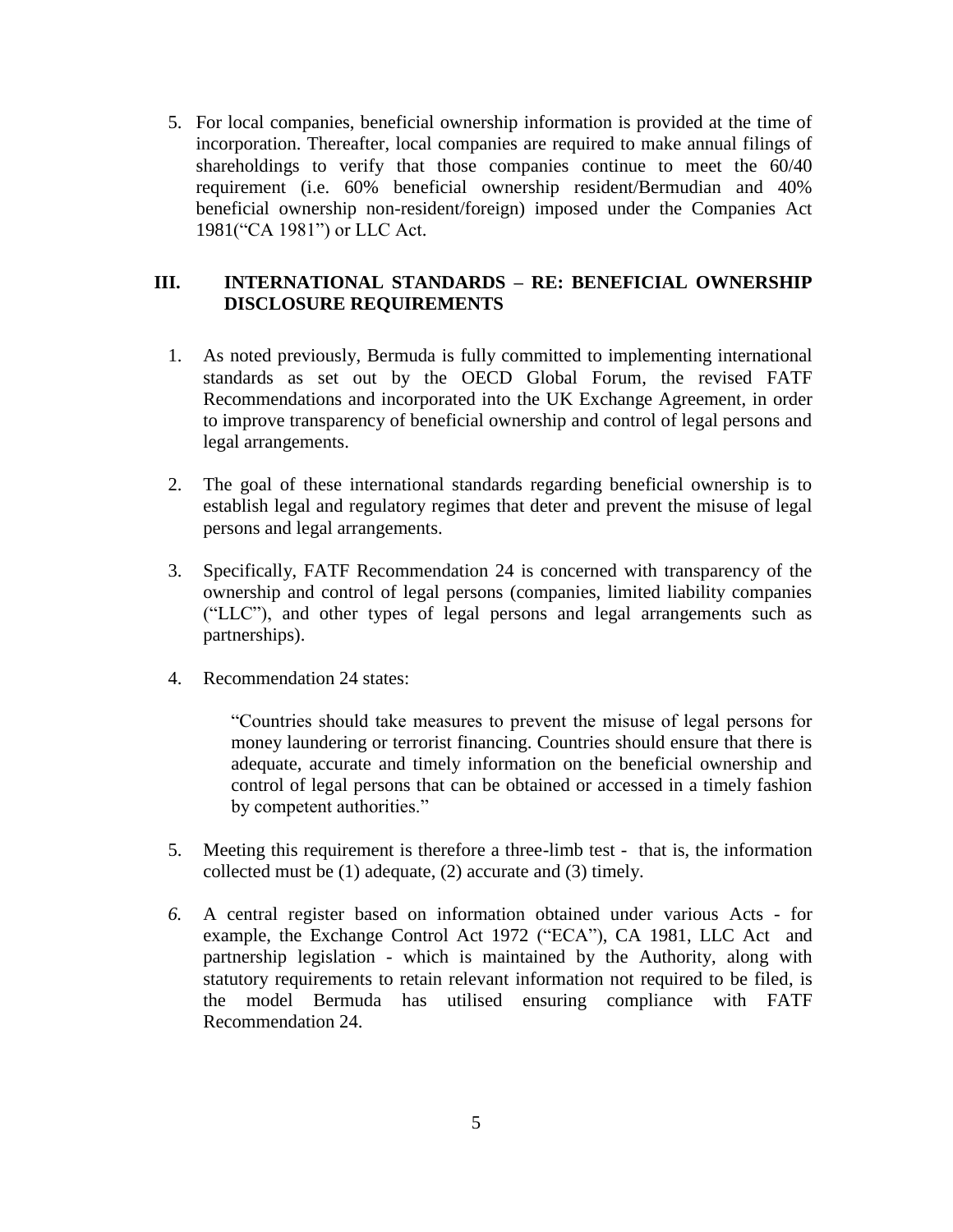#### **IV. PROPOSED ENHANCEMENT TO BERMUDA'S BENEFICIAL OWNERSHIP DISCLOSURE REQUIREMENTS**

Automatic updating of the register of beneficial ownership upon change of beneficial ownership

#### A. Adequate, Accurate Information

- 1. Bermuda has had no difficulty in fulfilling the requirements that the information be adequate and accurate at registration. Beneficial ownership information is required to be disclosed to the Authority at the time of incorporation of a company or formation of an LLC or partnership. The Authority's registry holds and records this information in a central register, as well as information on any subsequent issuance, transfer or change of members.
- 2. To date, this registration process is staffed by experts within the Authority. This process not only calls for information on beneficial ownership on incorporation and formation of partnerships through the statutory forms filed, but also requires additional independent checks to be carried out on beneficial owners. The Authority may refuse to approve a foreign owner of a company or partner as provided under the ECA and its regulations, the EPA, LPA, and LLC Act.
- 3. The Authority's review process of beneficial ownership information has enabled the jurisdiction to protect the integrity of Bermuda when reviewing the proposed owners of companies or partners.
- 4. Going forward, there will be adjustments to the regime with the licensing of CSPs. Specifically, legal entities which engage a CSP with an unlimited licence will have general permission to issue or transfer interests in the entity. However, such entities will still be required to file beneficial information with the Authority forthwith. As all CSPs will be subject to requirements to obtain and vet information on the beneficial ownership of the legal entities they administer to be adequate, accurate and current, this change will continue to ensure that the information provided on beneficial ownership filed in the central register is adequate, accurate and can be produced from the register in a timely manner.
- 5. However, in order to meet the international requirements relating to adequacy of beneficial information, it is proposed that the disclosure requirements under Bermuda legislation be expanded to include information about "controllers". This requirement not only refers to persons who own shares, interests or voting rights in a legal entity but also to any person who effectively has control over a legal entity, although they may not specifically own any shares, interests, or voting rights. Such persons may hold such control where they have the right to: (i) exercise influence over the company, or (ii) appoint or remove directors; or (iii) vote by way of shareholder, partnership or operating agreements and gain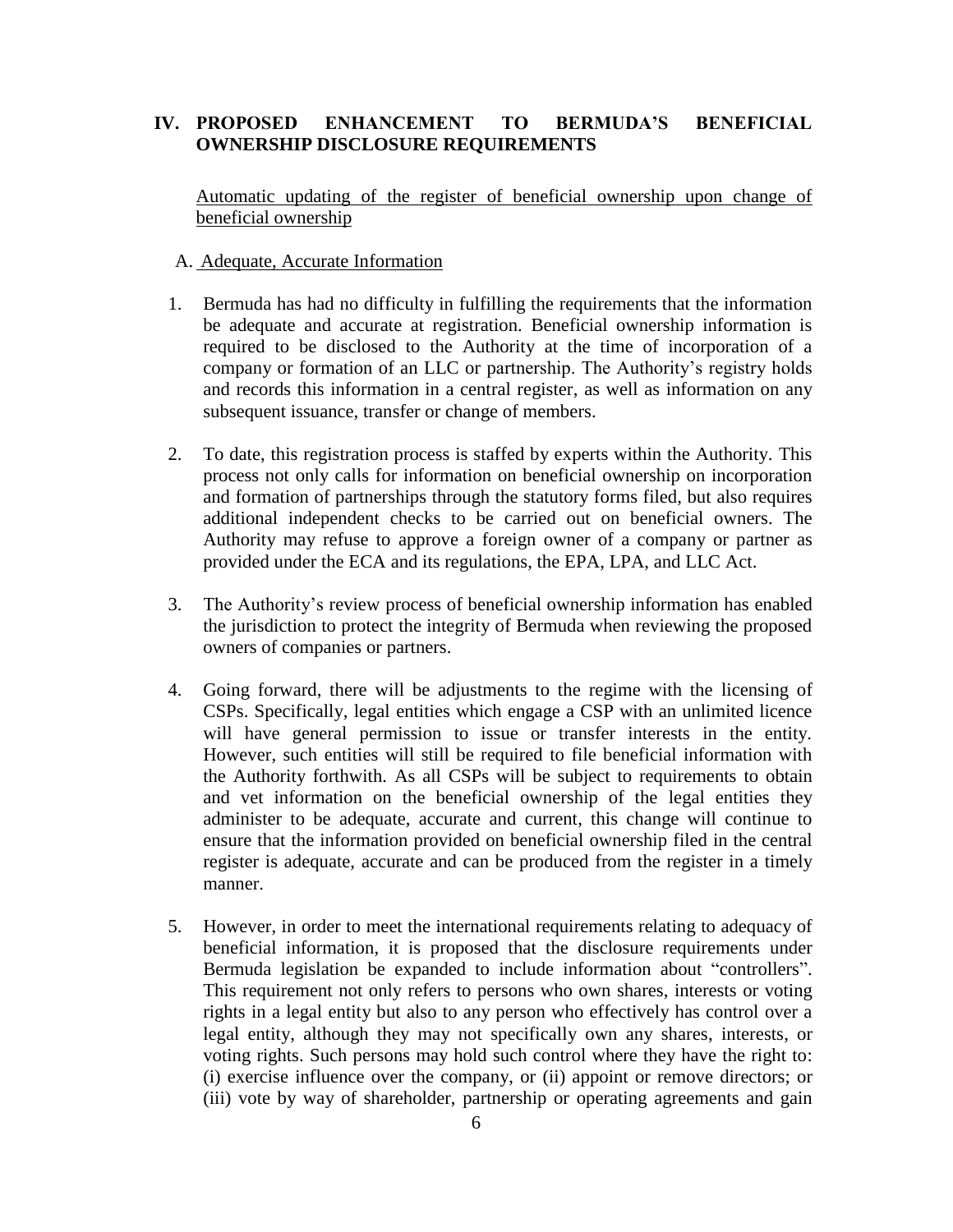control. This concept is embedded in the definition of beneficial owner adopted by FATF and is replicated in the Proceeds of Crime Regulations 2008. As well, the concept of "controller" is a key element of the definition of persons who control financial service entities licensed by the Authority. Although there are provisions in place under the Exchange Control Regulations 1973 ("EC Regulations") that deal with disclosure of such controllers, these provisions are not comprehensive enough to capture the wider definition of controllers as beneficial owners now set out in international standards.

6. With this recommendation, the scope of information to be maintained and filed on legal entities formed in Bermuda will include controllers as beneficial owners.

#### B. Timely Information on beneficial ownership and control of legal person

- 1. Currently, information on beneficial ownership is obtained at the time of formation or when there is a change in the ownership by way of transfer. However, there are limitations on the completeness of this information recorded on the register. Firstly, there may be changes in the chain of beneficial ownership which are not triggered by a transfer. This is especially important in a multi-lateral ownership structure that lands the "ultimate beneficial owner" further up the organisational chain. It is proposed that such changes must be identified and filed as part of the beneficial ownership registry.
- 2. Secondly, for local companies, the beneficial ownership registry only covers ownership information for review purposes at the time of incorporation. However, to date, any change to the beneficial owner of local companies is not required to be filed as they happen. To complete the beneficial ownership registry regime, there will be a new requirement for local companies to file any change in beneficial ownership or control of 10% or more with a central registry as and when it happens.
- C. Obtained or accessed in a timely fashion by competent authorities

Finally, in order for Bermuda to meet international requirements that information on ownership of any legal entity (including information that is not required to be filed may be obtained) is accessible and readily obtained, it is proposed that the CA 1981, LLC Act and relevant partnership legislation be amended. This amendment will mandate that all legal entities must take reasonable measures to know the beneficial owners of the entity and that such information be accessible either through a CSP engaged by the entity or a designated representative of the entity. This obligation will reinforce Bermuda's ability to access any and all information related to beneficial ownership when required, by competent authorities.